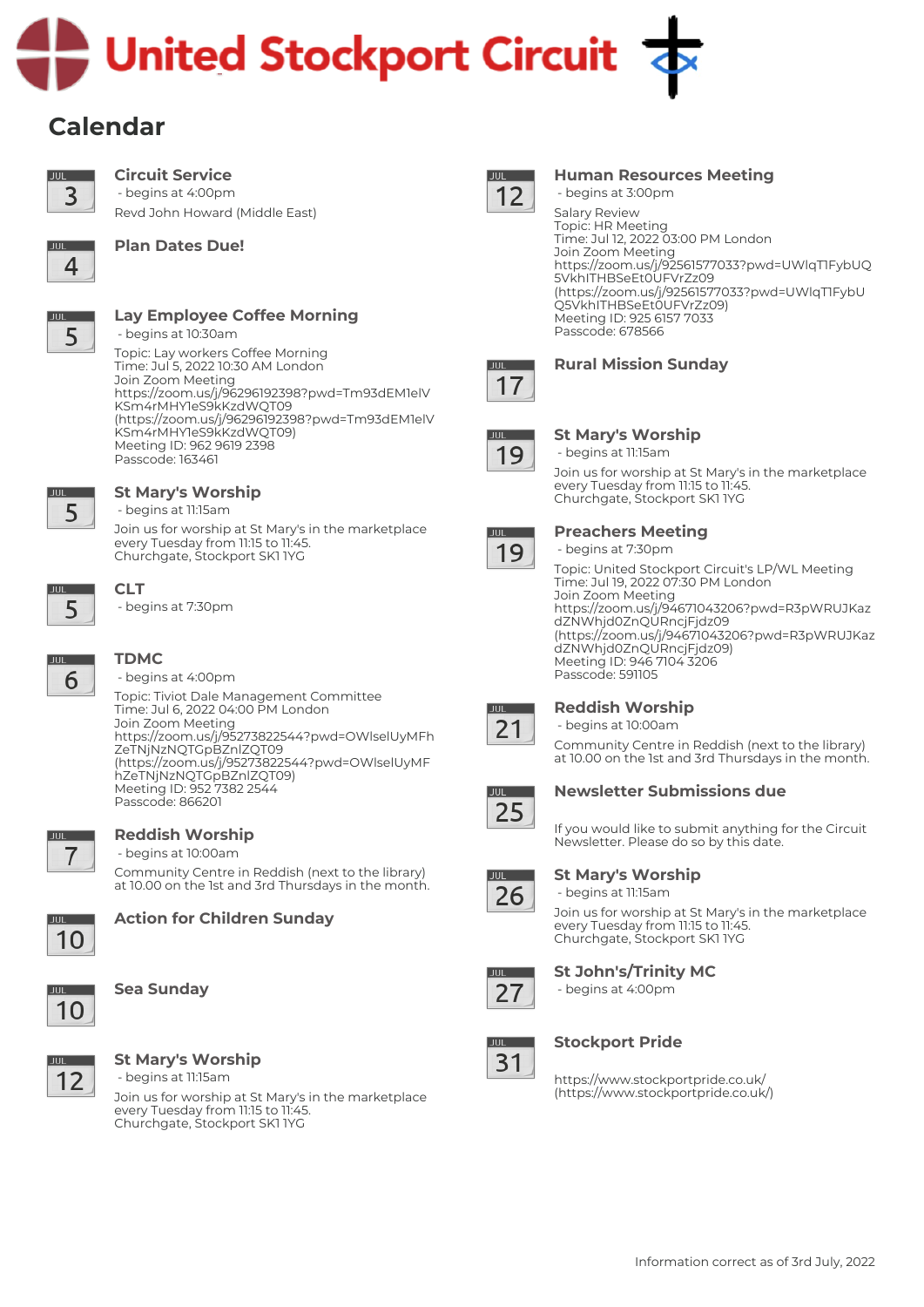# **Jnited Stockport Circuit**

# **Calendar**



#### **St Mary's Worship** - begins at 11:15am

Join us for worship at St Mary's in the marketplace every Tuesday from 11:15 to 11:45. Churchgate, Stockport SK1 1YG



#### **Reddish Worship** - begins at 10:00am

Community Centre in Reddish (next to the library) at 10.00 on the 1st and 3rd Thursdays in the month.



#### **St Mary's Worship**

- begins at 11:15am

Join us for worship at St Mary's in the marketplace every Tuesday from 11:15 to 11:45. Churchgate, Stockport SK1 1YG



**AUG** 18

#### **St Mary's Worship** - begins at 11:15am

Join us for worship at St Mary's in the marketplace every Tuesday from 11:15 to 11:45. Churchgate, Stockport SK1 1YG

#### **Reddish Worship**

 - begins at 10:00am Community Centre in Reddish (next to the library) at 10.00 on the 1st and 3rd Thursdays in the month.



# **St Mary's Worship**

- begins at 11:15am

Join us for worship at St Mary's in the marketplace every Tuesday from 11:15 to 11:45. Churchgate, Stockport SK1 1YG



#### **St Mary's Worship**

- begins at 11:15am

Join us for worship at St Mary's in the marketplace every Tuesday from 11:15 to 11:45. Churchgate, Stockport SK1 1YG



#### **World Day of Prayer**



#### **Reddish Worship**

 - begins at 10:00am Community Centre in Reddish (next to the library) at 10.00 on the 1st and 3rd Thursdays in the month.



# **Circuit Service**

 - begins at 4:00pm Welcome Service for Janet Amey (Andrew Lunn)

SEP 11

SEP

#### **Education Sunday**

# 13

### **Circuit Meeting**

 - begins at 7:00pm Circuit Meeting at Tiviot Dale.



# **Reddish Worship**

- begins at 10:00am

Community Centre in Reddish (next to the library) at 10.00 on the 1st and 3rd Thursdays in the month.



#### **Circuit Service** - begins at 4:00pm

Revd Leslie Newton



#### **Reddish Worship** - begins at 10:00am

Community Centre in Reddish (next to the library) at 10.00 on the 1st and 3rd Thursdays in the month.



#### **Homeless Sunday**



# **Prisons Week**



**Prisons Week**



**Prisons Week**











**Prisons Week**



13



**Prisons Week**



### **Prisons Week**



**Freedom Sunday**



#### **Reddish Worship** - begins at 10:00am

Community Centre in Reddish (next to the library) at 10.00 on the 1st and 3rd Thursdays in the month.